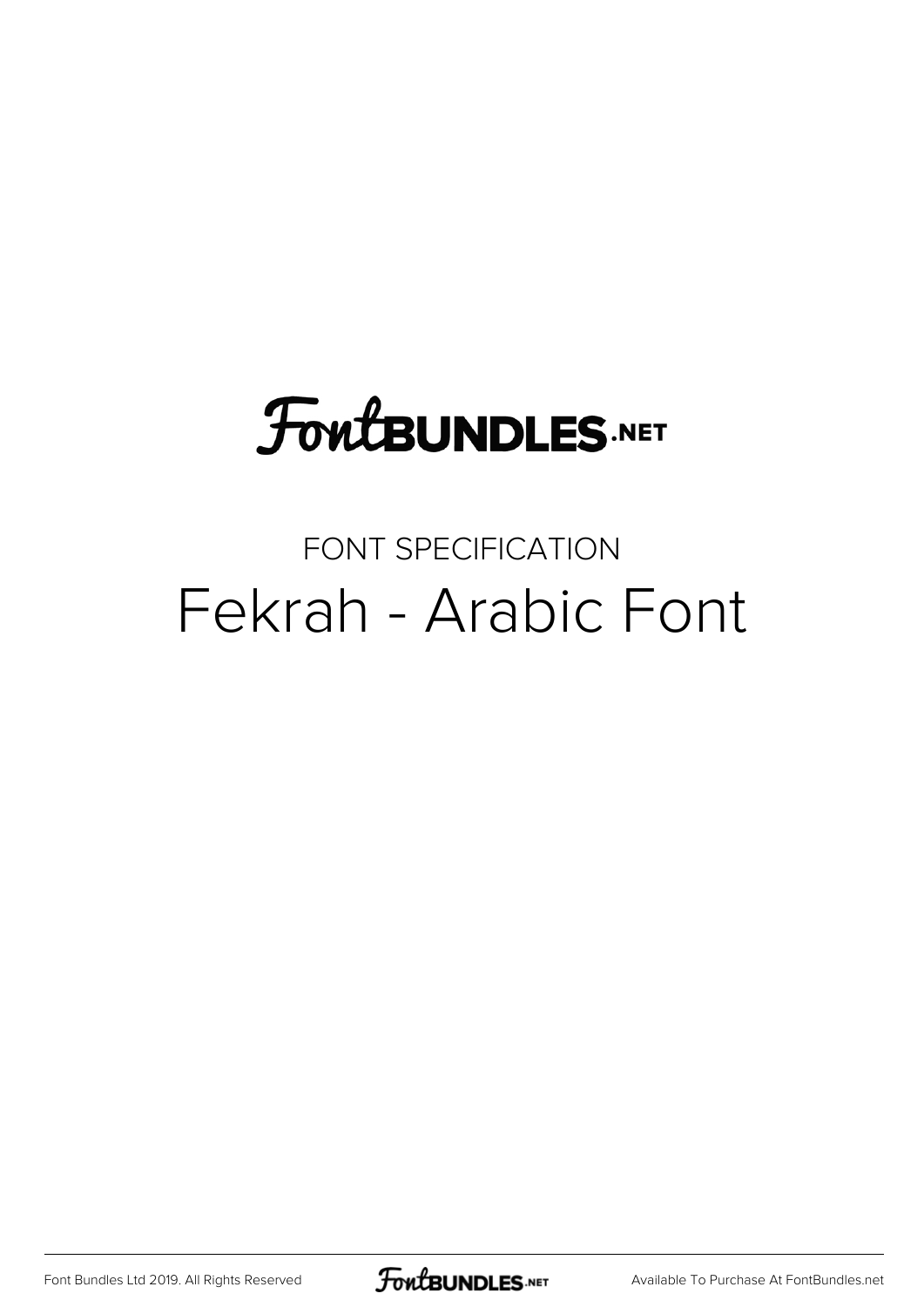#### Fekrah - Regular

**Uppercase Characters** 



Lowercase Characters



**Numbers** 



Punctuation and Symbols



All Other Glyphs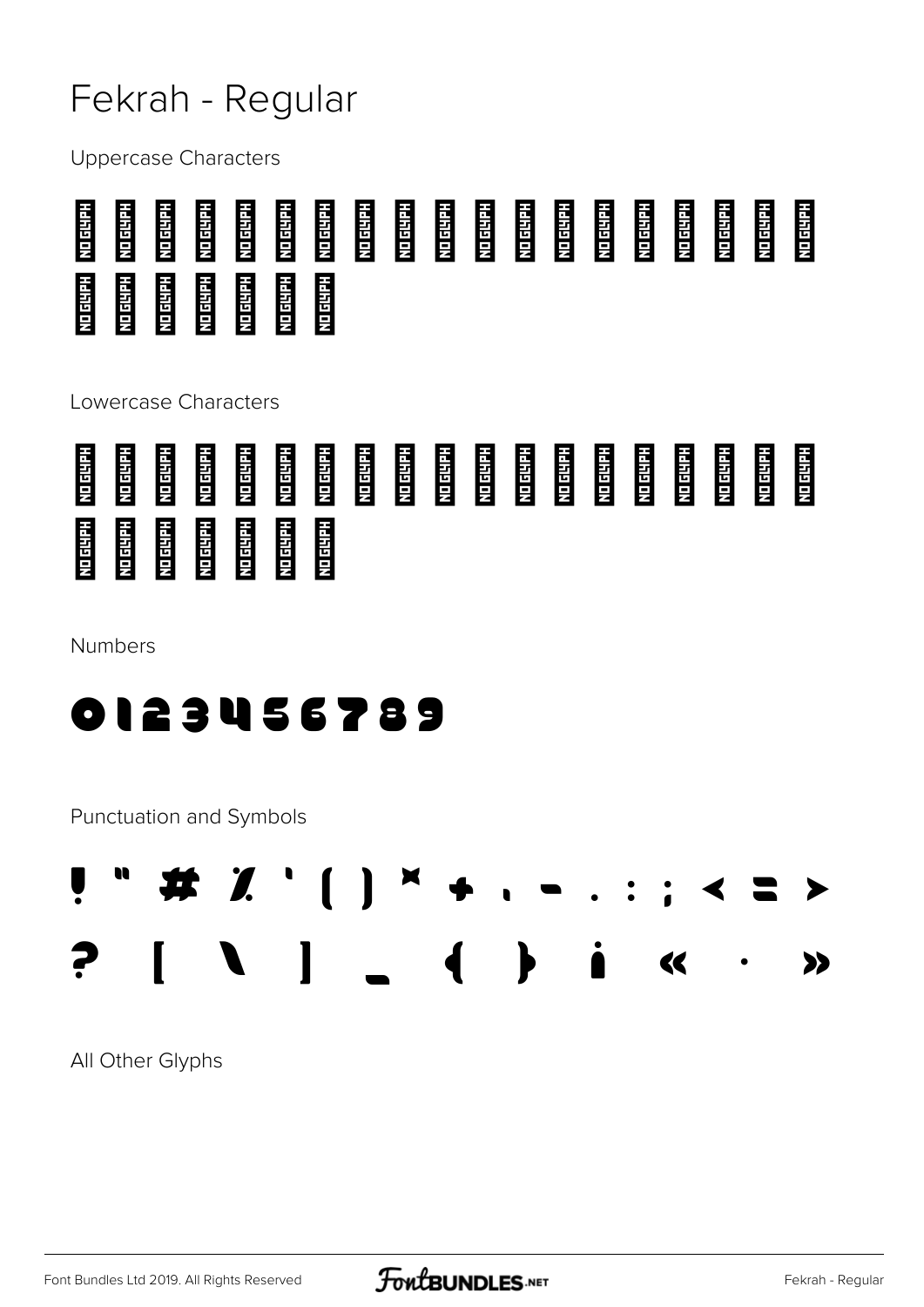| X               |                 | $\bullet$                                            | $\cdot$         | Ċ               | <b>NO GLYPH</b> | <b>NEIGHTH</b>                | <b>NO GEHFH</b> | <b>NO GLYPH</b> |
|-----------------|-----------------|------------------------------------------------------|-----------------|-----------------|-----------------|-------------------------------|-----------------|-----------------|
| <b>ND GEHPH</b> | <b>NO GLYPH</b> | <b>NO GEHRH</b>                                      | <b>ND GEHEL</b> | <b>NO GLYPH</b> | <b>NO GLYPH</b> | <b>NO GEIRY</b>               | <b>NO GERRY</b> | <b>NO GLYPH</b> |
| <b>NO GLYPH</b> | <b>NO GESPH</b> | <b>NO GLYPH</b>                                      | <b>NO GLYPE</b> | <b>NO GLYPH</b> | <b>NO GLYPE</b> | <b>NO GLYPH</b>               | <b>NO GLYPH</b> | <b>NO GLYPH</b> |
| <b>NO GETAR</b> | <b>NEIGHTH</b>  | <b>NEIGHTH</b>                                       | <b>No GLYPE</b> | $\blacksquare$  | <b>NO GLYPH</b> | <b>Notering</b>               | <b>No ENDER</b> | <b>NO GLYPH</b> |
|                 |                 | NO GUARH<br>No Guarh<br>No Guarh No Guarh No Guarh I |                 |                 |                 | $\overline{z}$ $\overline{z}$ |                 | $\blacksquare$  |
|                 | $\bullet$       |                                                      |                 |                 |                 |                               |                 |                 |
|                 |                 | T M E O J V V                                        |                 |                 |                 |                               |                 |                 |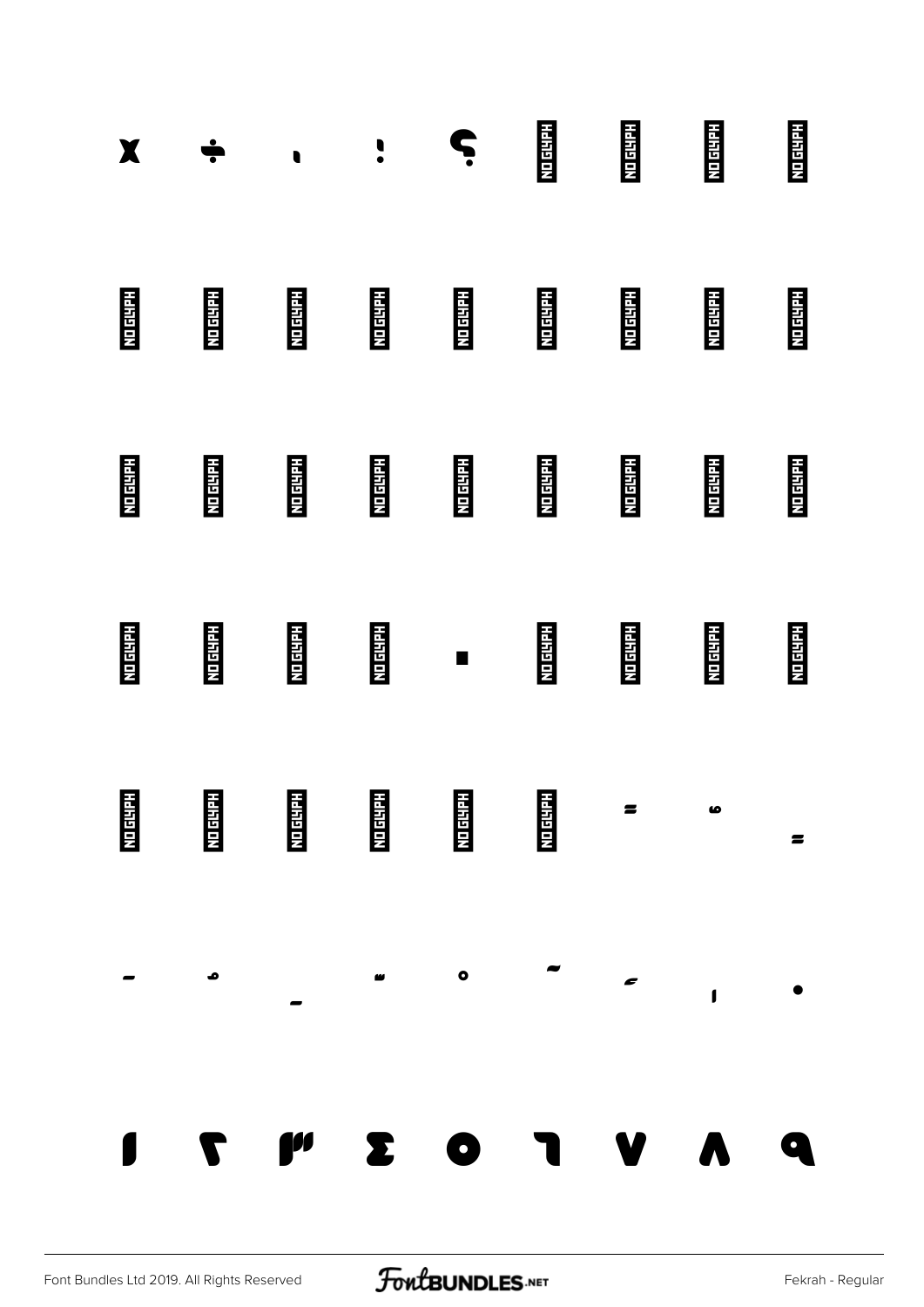|  |  | $\frac{1}{2}$ , , , , , , , , , , , , |  |  |
|--|--|---------------------------------------|--|--|
|  |  |                                       |  |  |
|  |  |                                       |  |  |
|  |  |                                       |  |  |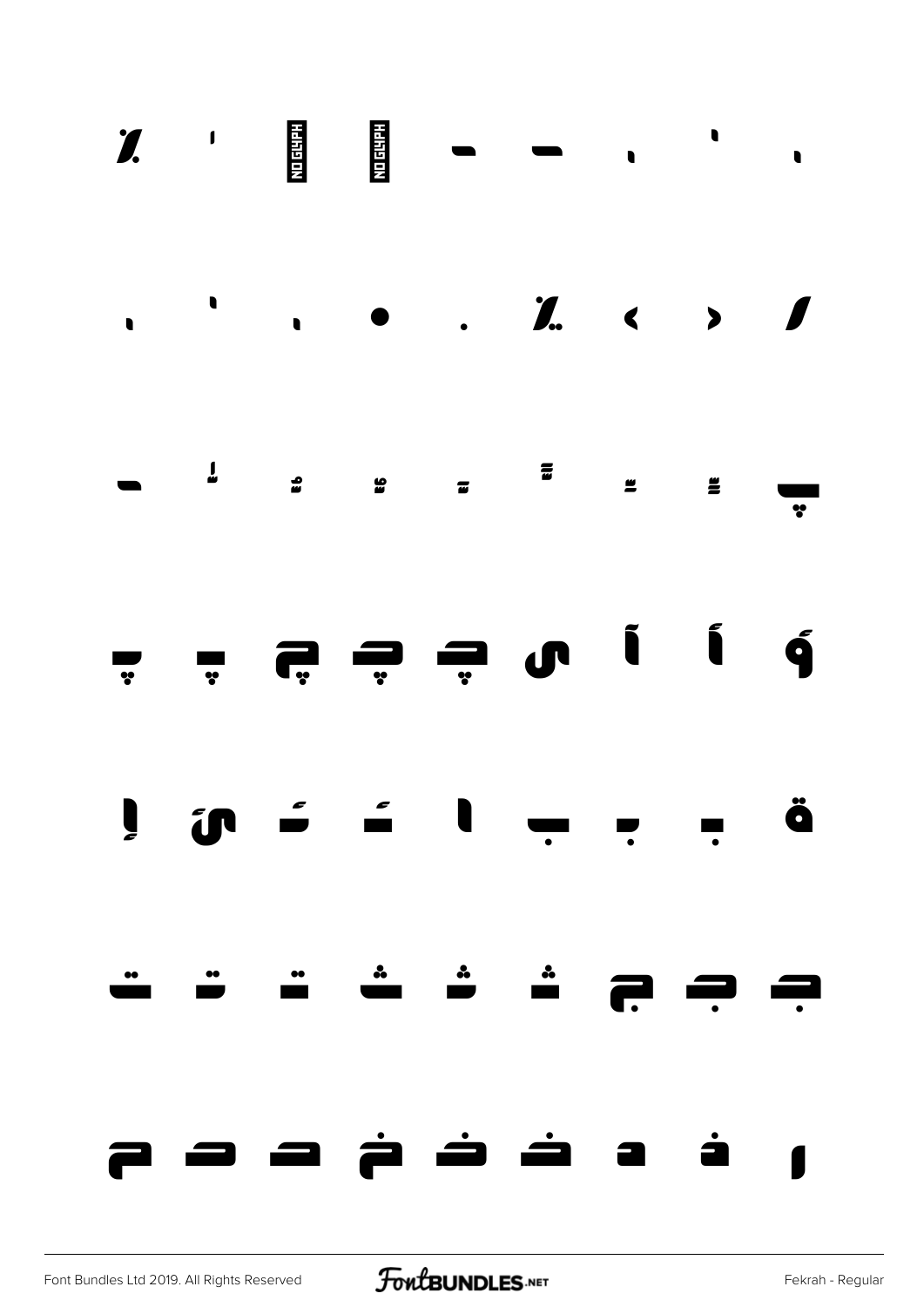### ص ص ش ش ش س س س ز



## ف ف غ غ غ ع ع ع ظ







# لأ لآ لآ ي ي ي ى و ه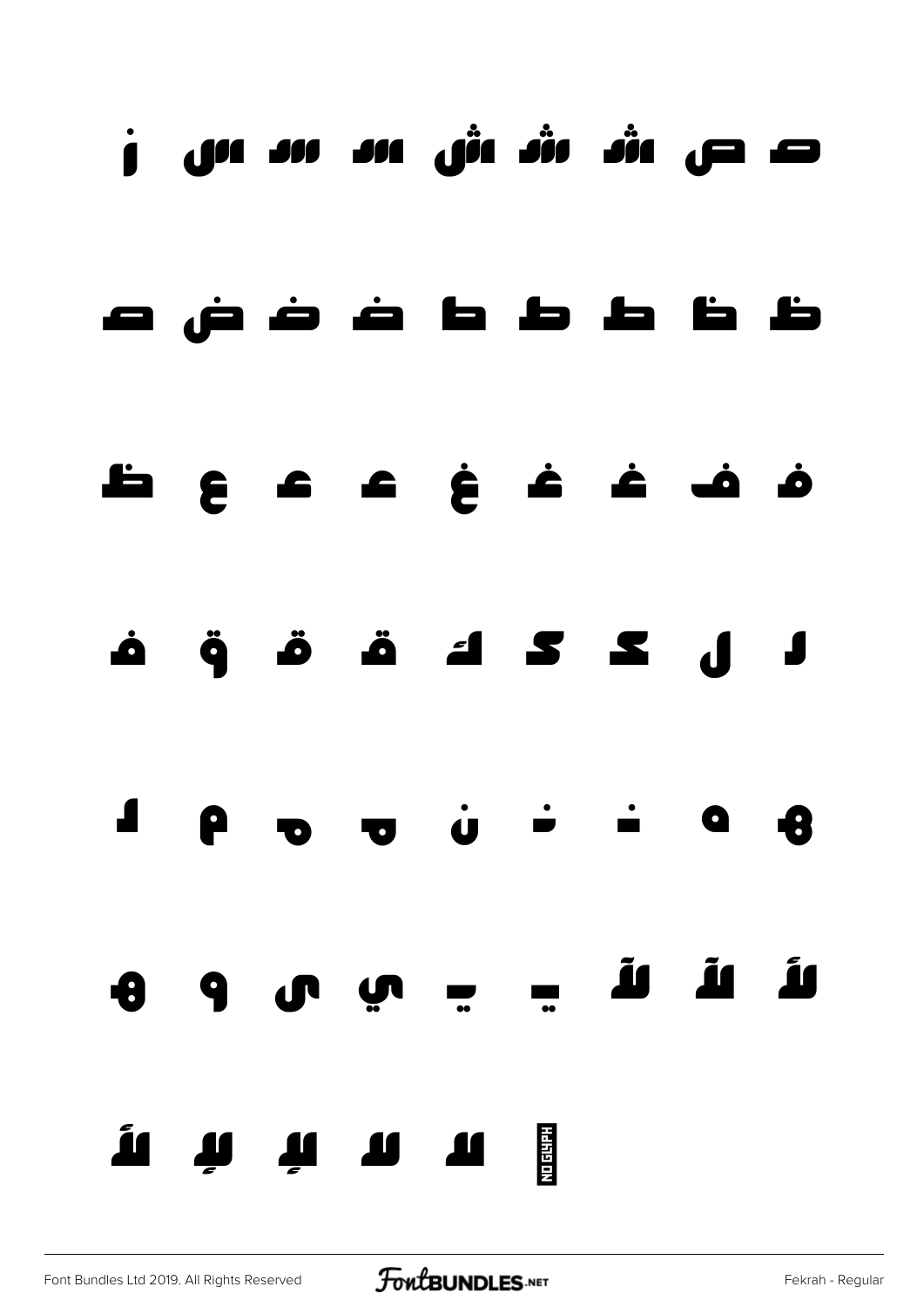#### Fekrah Outlined - Regular

**Uppercase Characters** 



Lowercase Characters



**Numbers** 

023456789  $(\circ)$ 

Punctuation and Symbols



All Other Glyphs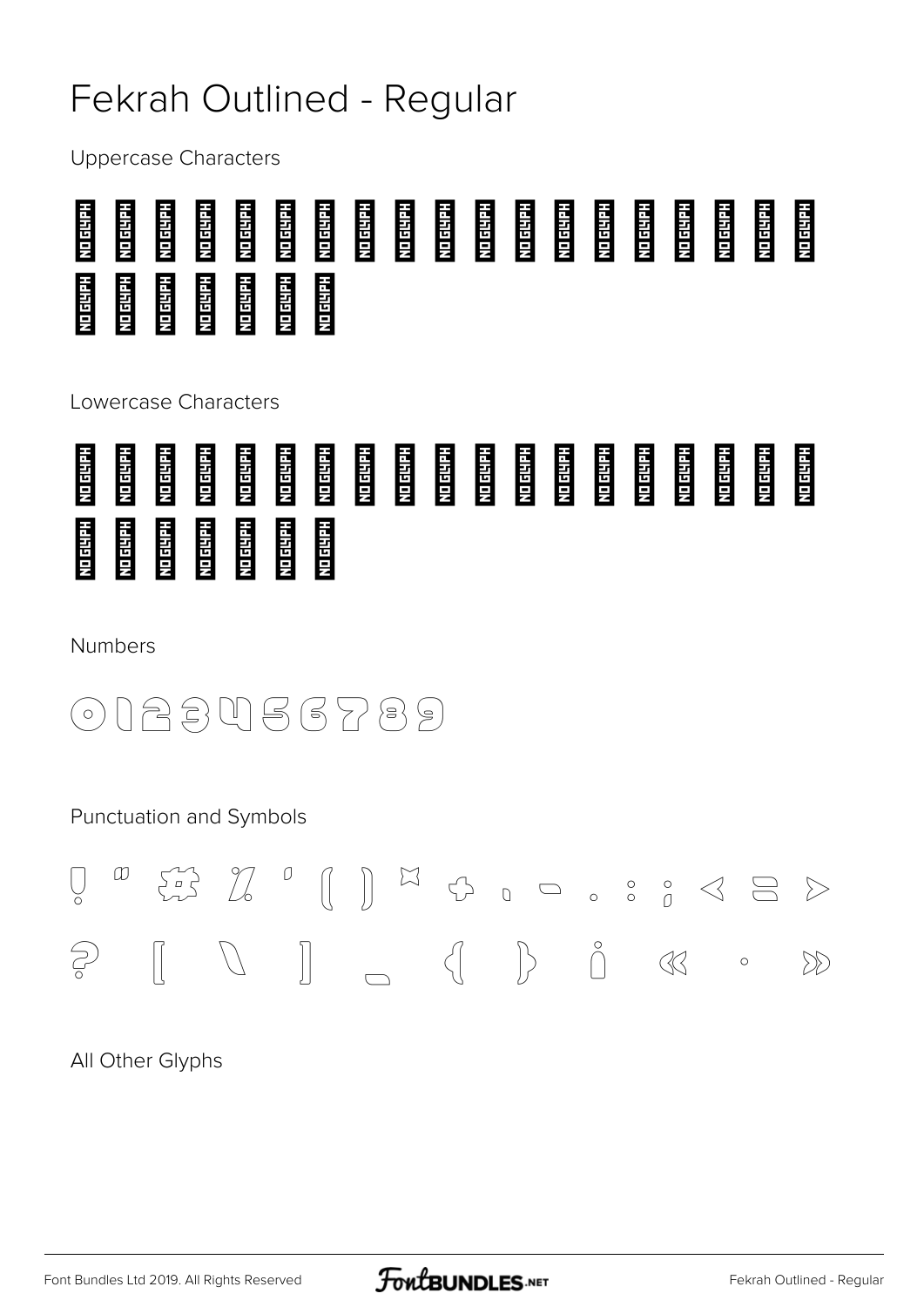| $\sum$          | $\oint$          | $\overline{O}$                | $\bigcirc$        | S,                | <b>NO GLYPH</b> | <b>NDESER</b>                          | <b>NO GLYPH</b> | <b>NO GLYPH</b>                                                         |
|-----------------|------------------|-------------------------------|-------------------|-------------------|-----------------|----------------------------------------|-----------------|-------------------------------------------------------------------------|
| <b>NO GEHPH</b> | <b>NETERETTI</b> | <b>NO GLYPH</b>               | <b>MO 644.84</b>  | <b>MODELLE</b>    | <b>NO GIVEN</b> | <b>ND 64471</b>                        | <b>HEISTER</b>  | <b>HEIRIEIN</b>                                                         |
| <b>NDEEDER</b>  | <b>NO GLYPH</b>  | <b>HEIRIELN</b>               | <b>NO 65170</b>   | <b>Models</b>     | <b>NO GLYPH</b> | <b>NO GETER</b>                        | <b>NO GLYPH</b> | <b>NO GLYPH</b>                                                         |
| <b>No ENFER</b> | <b>No ENTER</b>  | <b>NO GLYPE</b>               | <b>No details</b> | $\frac{1}{\pi}$ . | <b>NO GETER</b> | <b>No ENTER</b>                        | <b>NETRITIC</b> | <b>NETHELH</b>                                                          |
| <b>NO GETPH</b> | <b>NO GLYPH</b>  | <b>NO GLYPH</b>               | <b>NDEPTER</b>    | <b>NO GETER</b>   | <b>NO GLYPH</b> | $\ominus$                              | ≌               | $\qquad \qquad \qquad \qquad \qquad \qquad \qquad \qquad \qquad \qquad$ |
| $\Rightarrow$   | $\odot$          | $\qquad \qquad \qquad \qquad$ | $\infty$          | $_{\odot}$        | $\varphi$       | $\varpi$                               | $\textbf{0}$    | $\bigcirc$                                                              |
|                 |                  | $\int$                        | $\sum$            | $\bigodot$        | $\bigcap$       | $\left\langle \mathbf{V}\right\rangle$ | $/ \wedge$      | $\left(\begin{smallmatrix} 0\ 1\end{smallmatrix}\right)$                |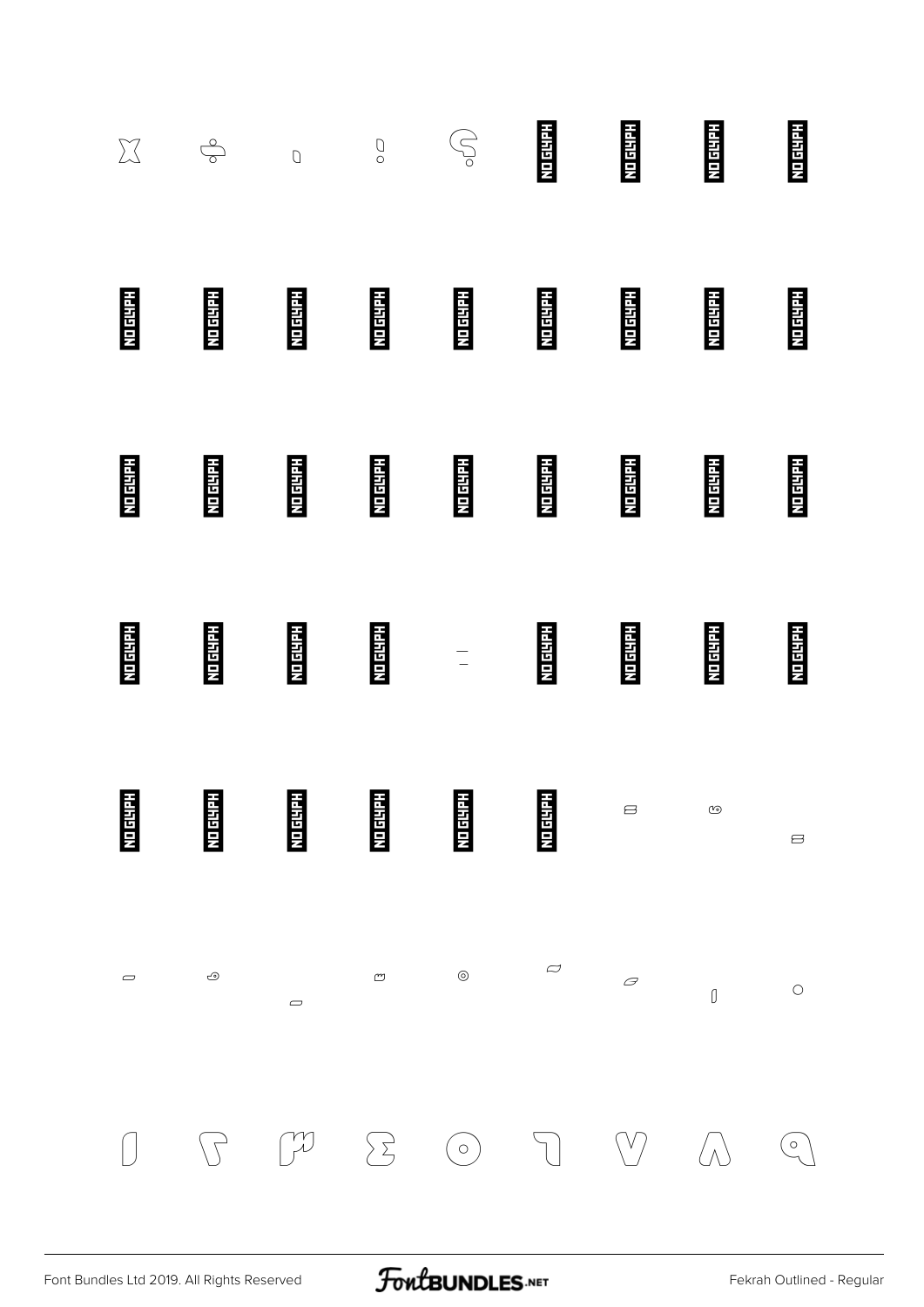| $\begin{array}{c}\n0\n\end{array}$ | $\bigcirc$ |  |  | $\begin{array}{ccc} \circ & \circ & \circ & \mathbb{Z} \circ & \circ & \mathbb{Z} \end{array}$                                                                                                                                                                                                                                                                                                                                     |  |
|------------------------------------|------------|--|--|------------------------------------------------------------------------------------------------------------------------------------------------------------------------------------------------------------------------------------------------------------------------------------------------------------------------------------------------------------------------------------------------------------------------------------|--|
|                                    |            |  |  |                                                                                                                                                                                                                                                                                                                                                                                                                                    |  |
| $\frac{1}{\sqrt{2}}$               |            |  |  | $\frac{1}{\sqrt{\frac{1}{\sqrt{1+\frac{1}{\sqrt{1+\frac{1}{\sqrt{1+\frac{1}{\sqrt{1+\frac{1}{\sqrt{1+\frac{1}{\sqrt{1+\frac{1}{\sqrt{1+\frac{1}{\sqrt{1+\frac{1}{\sqrt{1+\frac{1}{\sqrt{1+\frac{1}{\sqrt{1+\frac{1}{\sqrt{1+\frac{1}{\sqrt{1+\frac{1}{\sqrt{1+\frac{1}{\sqrt{1+\frac{1}{\sqrt{1+\frac{1}{\sqrt{1+\frac{1}{\sqrt{1+\frac{1}{\sqrt{1+\frac{1}{\sqrt{1+\frac{1}{\sqrt{1+\frac{1}{\sqrt{1+\frac{1}{\sqrt{1+\frac{1}{\$ |  |
|                                    |            |  |  |                                                                                                                                                                                                                                                                                                                                                                                                                                    |  |
|                                    |            |  |  |                                                                                                                                                                                                                                                                                                                                                                                                                                    |  |
|                                    |            |  |  |                                                                                                                                                                                                                                                                                                                                                                                                                                    |  |

[Font Bundles Ltd 2019. All Rights Reserved](https://fontbundles.net/) **FoutBUNDLES.NET** [Fekrah Outlined - Regular](https://fontbundles.net/)